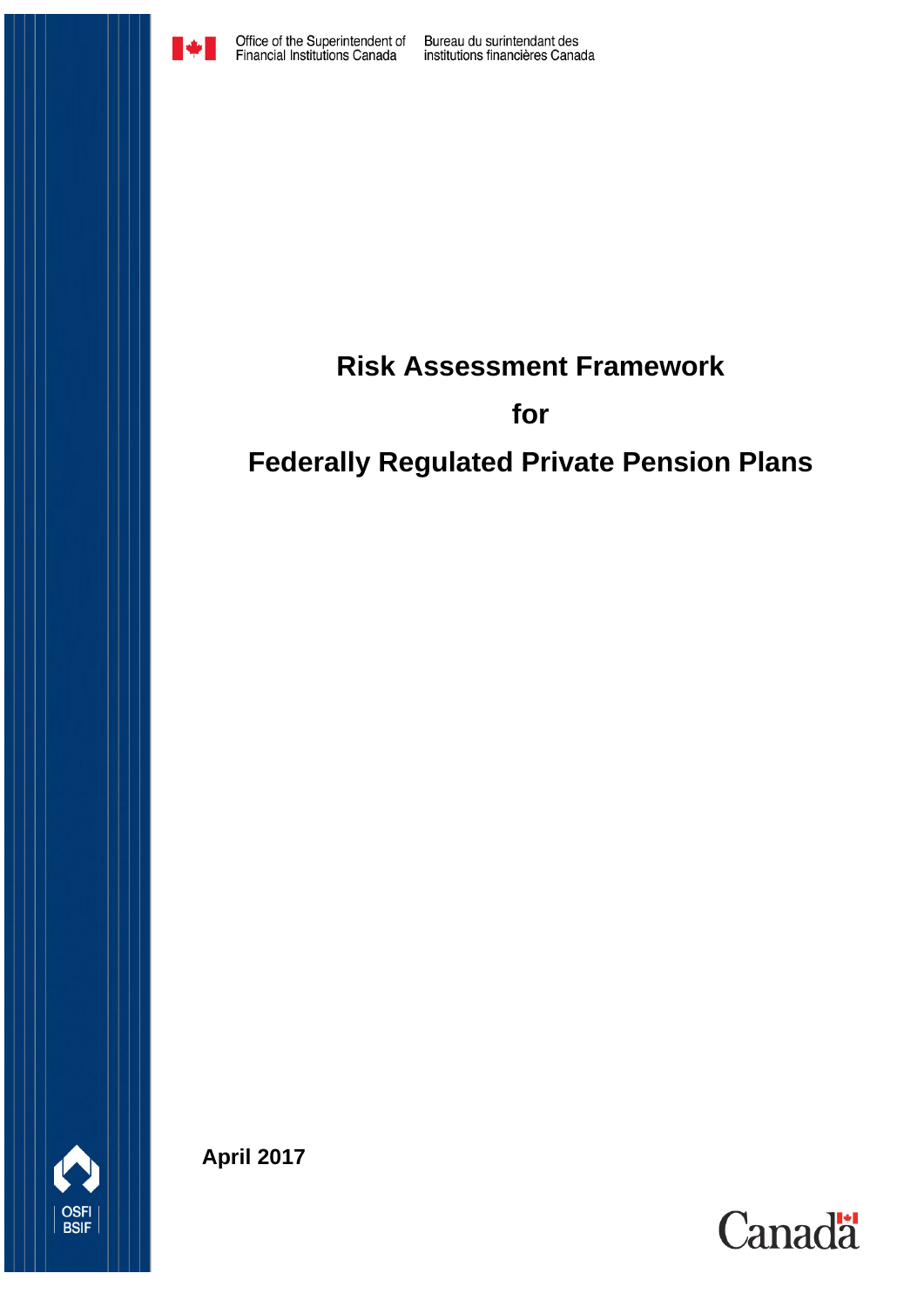### **Table of Contents**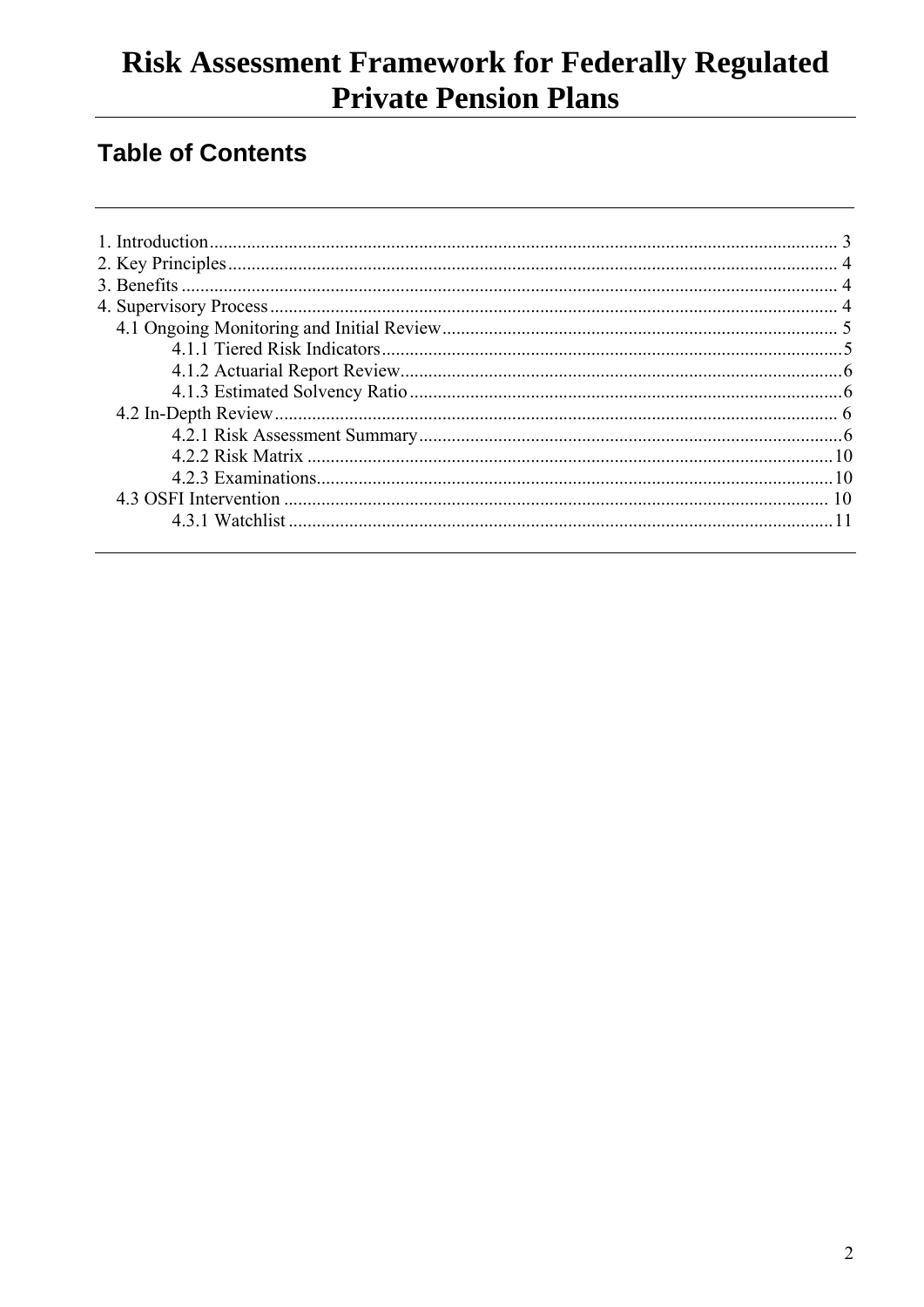<span id="page-2-0"></span>**1. Introduction** OSFI's mandate includes striving to protect the rights and interests of beneficiaries<sup>[1](#page-2-1)</sup> of federally regulated private pension plans. OSFI achieves this objective by conducting risk assessments of plans with a view of understanding the risk of loss to members' benefits under its purview, and providing timely and effective intervention and feedback. In addition, OSFI contributes to maintaining a balanced and relevant regulatory framework for federal plans, and processes those applications that request the approval of the Superintendent of Financial Institutions as required under the *Pension Benefits Standards Act, 1985* (PBSA) and the *Pooled Registered Pension Plans Act* (PRPPA).

> OSFI's mandate also recognizes that the administrator is ultimately responsible for the plan's management, and that a pension plan may experience financial and funding difficulties that may result in a loss of members' benefits. Plans that meet the minimum funding requirements of the PBSA are permitted to operate with a solvency or going concern deficit. In supervising and regulating plans, OSFI acknowledges that plan administrators may need to take reasonable risks, and expects administrators to implement and follow best practices to manage those risks (e.g. as outlined in applicable pension governance guidelines<sup>[2](#page-2-2)</sup>).

In assessing the possible threat of loss to members' promised benefits, OSFI's risk assessment of pension plans focuses on:

- early identification of pension plans that may have problems meeting minimum funding requirements, complying with the PBSA, or adopting policies and procedures to control and manage risk,
- prompt communication with plan administrators advising them of material deficiencies and non-compliance issues, and
- implementation of appropriate interventions to compel administrators to take corrective measures to address the deficiencies.

This document describes OSFI's Risk Assessment Framework (Framework) for federally regulated private pension plans (plans) established in respect of employees engaged in a work, undertaking or business that is subject to federal jurisdiction.

The Framework is sufficiently flexible to deal with a range of issues and plans. A Pooled Registered Pension Plan (subject to the PRPPA) is similar to a defined contribution plan (subject to the PBSA) in that the future retirement income that can be generated from the plan is a function of the value of the accumulated funds, not a promised fixed benefit level. The supervision framework therefore applies to a Pooled Registered Pension Plan (PRPP) in the same manner as for a plan that contains defined contribution provisions. References in the Framework to plans with "capital

<span id="page-2-1"></span> $\overline{a}$ <sup>1</sup> Includes members, former members and beneficiaries entitled to pension benefits or refunds under the plan. <sup>2</sup> OSFI governance guidelines are available at <u>www.OSFI-BSIF.gc.ca</u>.

<span id="page-2-2"></span>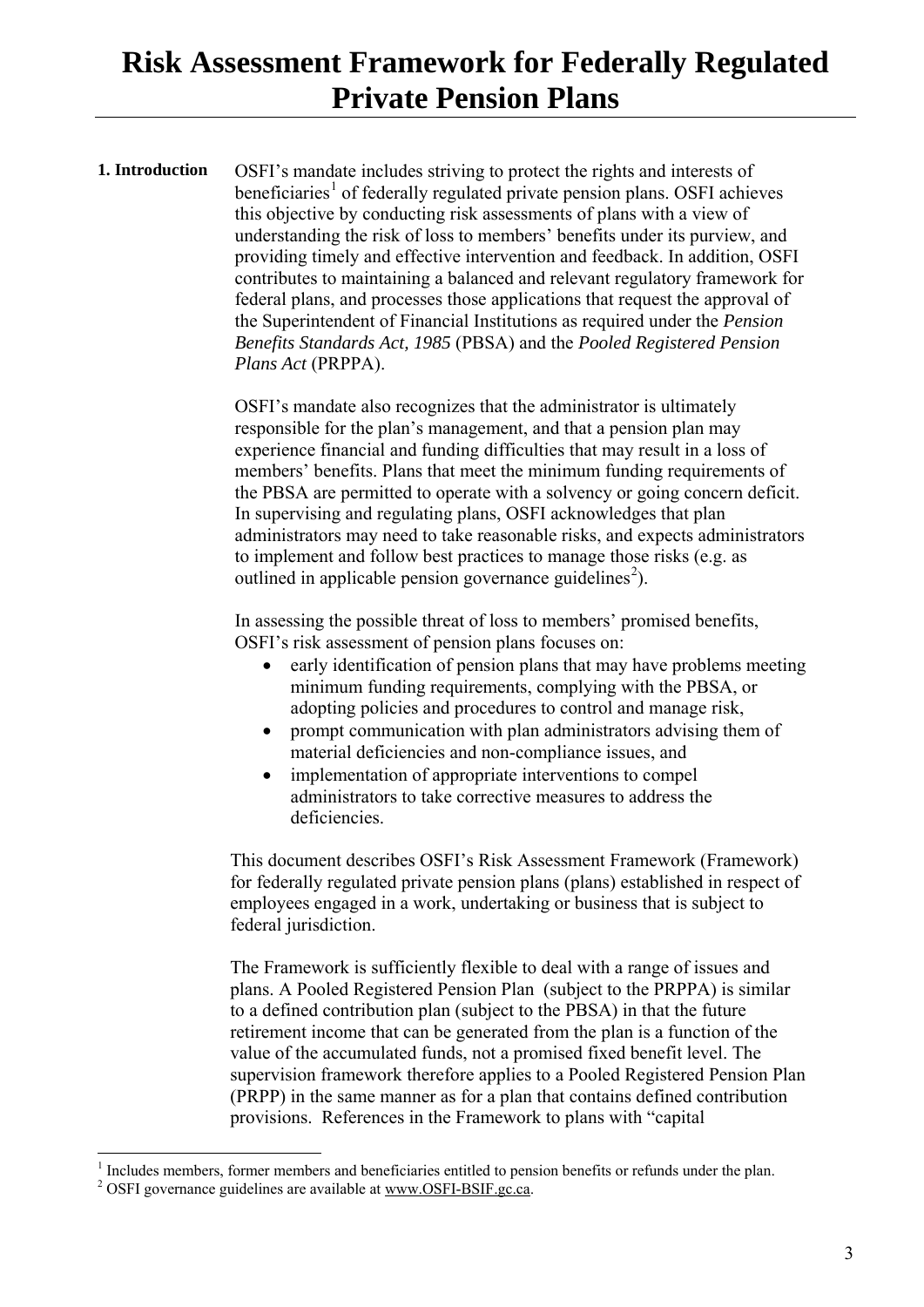<span id="page-3-2"></span><span id="page-3-1"></span><span id="page-3-0"></span>

|                                  | accumulation accounts" cover plans with defined contribution provisions and<br>PRPP <sub>s</sub> .                                                                                                                                                                                                                                                                                                                                                                                                                        |
|----------------------------------|---------------------------------------------------------------------------------------------------------------------------------------------------------------------------------------------------------------------------------------------------------------------------------------------------------------------------------------------------------------------------------------------------------------------------------------------------------------------------------------------------------------------------|
|                                  | The Framework permits consistency while still requiring judgement to be<br>exercised. The risk assessments performed are based on a balance of the<br>assessor's judgement of the risks and a consistent application of the<br>Framework.                                                                                                                                                                                                                                                                                 |
| 2. Key<br><b>Principles</b>      | The following key principles form the basis of the effective application of the<br>Framework:<br>• The Framework is risk-based, meaning that the degree of supervisory<br>activity and the level and frequency of OSFI interventions will generally be                                                                                                                                                                                                                                                                    |
|                                  | commensurate with the net risk in a plan;<br>• Timely communication with plan administrators regarding OSFI's concerns<br>about risks facing the plan is essential;                                                                                                                                                                                                                                                                                                                                                       |
|                                  | • The work of professionals such as external auditors and actuaries is the<br>basis for establishing the accuracy of financial statements and the valuation<br>of plan liabilities; and                                                                                                                                                                                                                                                                                                                                   |
|                                  | • OSFI expects plan administrators to administer their plans and pension<br>funds in compliance with applicable legislation.                                                                                                                                                                                                                                                                                                                                                                                              |
| 3. Benefits                      | The principal benefits of the Framework are:<br>• The separate assessment of inherent risks and risk management processes<br>permits more systematic and consistent assessments across plans;<br>• Timely identification of problems before they escalate, as the process for<br>determining risk and assessing mitigants is forward looking;<br>• Cost effective use of resources as supervisors focus on higher risk<br>situations; and,<br>• Consistency with OSFI's Supervisory Framework for Financial Institutions. |
| 4. Supervisory<br><b>Process</b> | OSFI continually monitors plans and developments surrounding their<br>employers in order to develop an understanding of how the plan works and to<br>constantly be aware of any issues that may affect the plan's viability. The<br>illustration below outlines the flow of the key components in the risk<br>assessment process. This process is applied to all plans OSFI supervises, and<br>the components are explained more fully following the illustration.                                                        |
|                                  | In-depth Review                                                                                                                                                                                                                                                                                                                                                                                                                                                                                                           |
|                                  | <b>Ongoing Monitoring</b><br>and<br>As required<br><b>Initial Review</b><br>Intervention                                                                                                                                                                                                                                                                                                                                                                                                                                  |
|                                  |                                                                                                                                                                                                                                                                                                                                                                                                                                                                                                                           |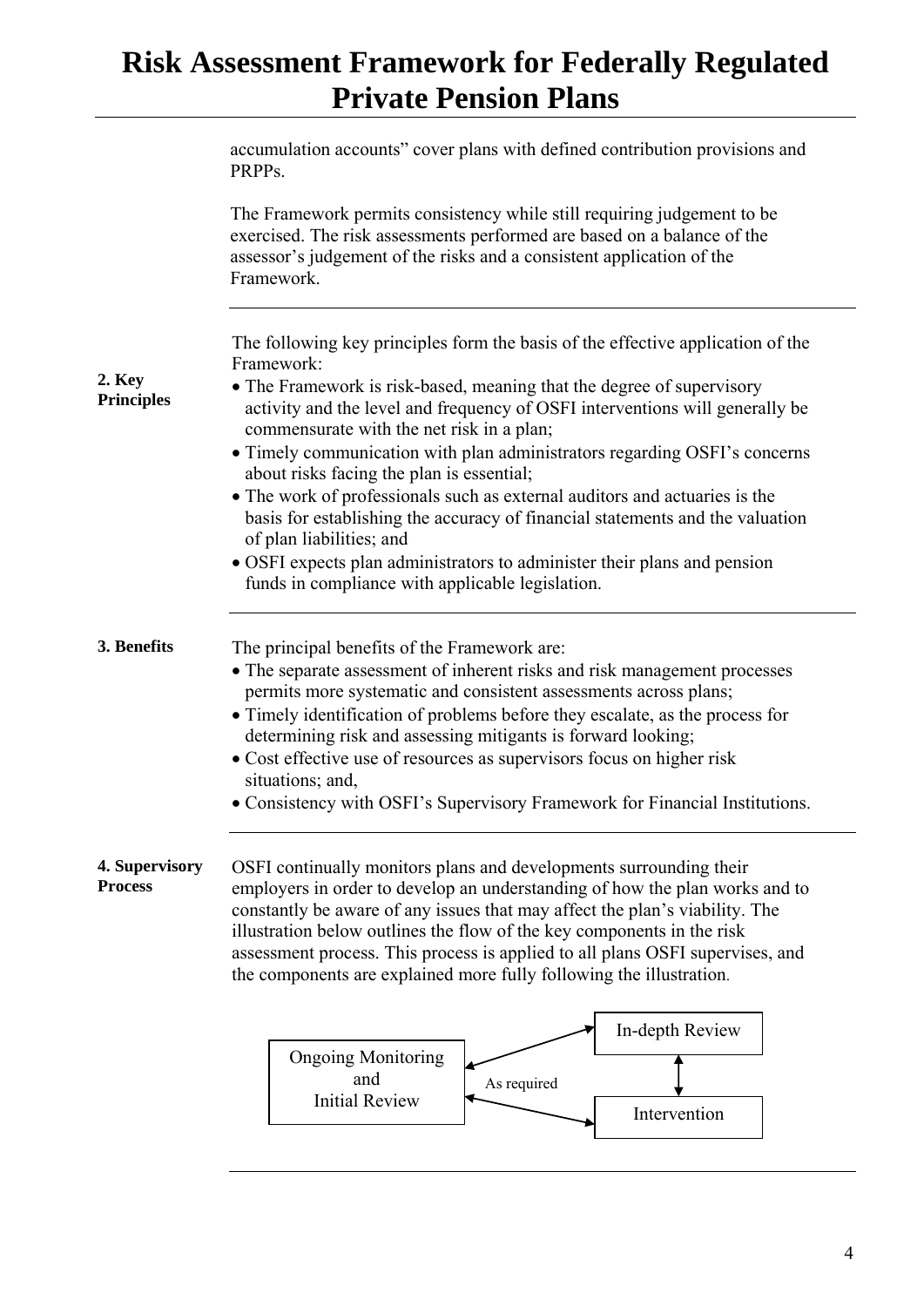#### <span id="page-4-0"></span>**4.1 Ongoing Monitoring and Initial Review** During the ongoing monitoring and initial review component of the supervisory process, several tools are used to determine which plans may need to receive an in-depth review. Active monitoring of various indicators including media alerts, financial information and other applicable information, permits early identification of potential issues, risks or noncompliance, and increases OSFI's knowledge of the plan. At any time, issues identified through the ongoing monitoring process may trigger a more indepth review or intervention. Tiered risk indicators, actuarial report reviews and the estimated solvency ratio (ESR) exercise are performed, providing information on areas of potential risk.

#### <span id="page-4-1"></span>**4.1.1 Tiered Risk Indicators**  A series of indicators are used to detect risks based on information submitted in plan regulatory filings (filings) such as:

- Annual Information Returns (AIR)
- Certified Financial Statements and General Interrogatories (CFS)
- Actuarial Reports
- Plan Amendments

The risk indicators are applied to all plans. These indicators are a cornerstone of the risk-based approach to supervision, as the extent of risk identified determines whether further, more in-depth, assessment is required. OSFI focuses more supervisory resources on plans identified as having higher risks.

The indicators are classified into three Tiers, based on the significance of the risks that the tests capture:

- Tier 1 indicators detect issues that require immediate attention and may have a significant impact on both the current state and future risk within the plan. Examples include non-remittance of contributions, contribution holidays in excess of surplus, or a plan employer facing serious financial issues. Any plan where a Tier 1 test is triggered receives immediate attention and an in-depth risk assessment.
- Tier 2 indicators identify potential risks with the plan that may lead to more serious issues. These include indicators such as investment returns that do not meet benchmarks, large changes in membership, and a high proportion of liabilities pertaining to retired members. These are less significant than Tier 1 issues, but if a number of the Tier II risks arise simultaneously, an in-depth risk assessment is likely to be conducted.
- Tier 3 indicators capture situations that may require greater diligence or controls on the part of the administrator, but may not have significant impact on risk within the plan if properly managed. Examples include whether the plan provisions contain benefits that are subject to the plan administrator's discretion (i.e., consent benefits), or if there has been a history of late filings for the plan.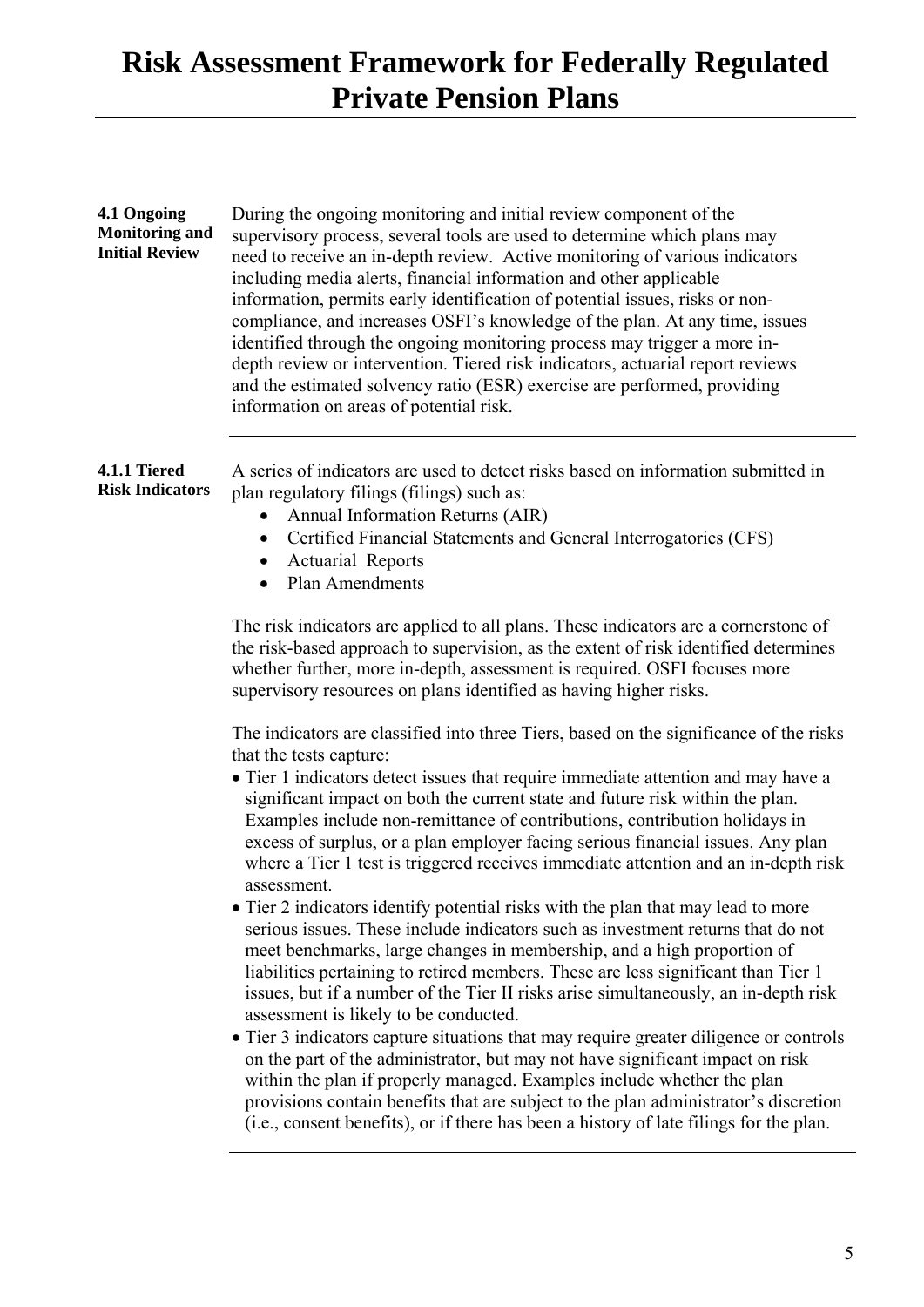<span id="page-5-2"></span><span id="page-5-1"></span><span id="page-5-0"></span>

| 4.1.2 Actuarial<br><b>Report Review</b>           | Pension plans that contain defined benefit provisions must submit an actuarial<br>report annually, or triennially when the solvency ratio is 1.20 or greater. OSFI<br>reviews actuarial reports in order to confirm that actuarial standards and OSFI<br>requirements including specifications are met, and that there are no potential<br>issues with minimum funding or other items. Actuarial issues are brought to the<br>attention of the plan actuary and the plan administrator.                                                                                                                                                                                   |
|---------------------------------------------------|---------------------------------------------------------------------------------------------------------------------------------------------------------------------------------------------------------------------------------------------------------------------------------------------------------------------------------------------------------------------------------------------------------------------------------------------------------------------------------------------------------------------------------------------------------------------------------------------------------------------------------------------------------------------------|
| 4.1.3 Estimated<br><b>Solvency Ratio</b>          | The ESR exercise monitors the solvency situation of a defined benefit or<br>combination plan <sup>3</sup> between the filing of actuarial reports. The ESR is OSFI's<br>estimate of the solvency ratio if the plan is terminated on the ESR date. The main<br>objective of the ESR exercise is to identify plans that may have experienced a<br>significant deterioration in their solvency position, e.g., to monitor<br>the plans' ability to meet significant increases in funding requirements,<br>and<br>• that contribution holidays are taken prudently.                                                                                                           |
|                                                   | Intervention stemming from the ESR is risk-based, focusing on pension plans<br>that have an ESR of less than or equal to 1.05.                                                                                                                                                                                                                                                                                                                                                                                                                                                                                                                                            |
| 4.2 In-Depth<br><b>Review</b>                     | When the initial review establishes that a plan merits an in-depth review, the<br>inherent risks facing the plan, the quality of risk management, financial<br>indicators and the position of the employer(s) are assessed. An in-depth<br>review will be necessary when the number of tiered risk indicators hits a pre-<br>determined threshold. The assessment is documented in the Risk Assessment<br>Summary (RAS). The RAS reflects the assessor's judgement of the risks. As<br>a result of this assessment, action plans are developed to address specific risks<br>and concerns. Additionally, this in-depth review could include an<br>examination of the plan. |
| 4.2.1 Risk<br><b>Assessment</b><br><b>Summary</b> | A thorough knowledge of the plan provisions, financials and employer<br>information is essential to an accurate assessment of the risk levels within the<br>plan. The Knowledge of Plan section of a RAS evolves as new financial<br>information, plan amendments and information related to business transactions<br>are received.                                                                                                                                                                                                                                                                                                                                       |
|                                                   | The risk assessment process begins with a review of the significant activities<br>within a plan. Significant Activities are essential operations that a pension plan<br>administrator undertakes to administer the plan and the fund in compliance with<br>professional standards and regulatory requirements. The following table describes<br>the four significant activities that capture the operations of a plan. The Actuarial<br>Significant Activity does not apply to plans that only have capital accumulation                                                                                                                                                  |

<span id="page-5-3"></span> $\overline{a}$ 

<span id="page-5-4"></span> $3 A$  combination plan is a plan that has both defined benefit provisions and defined contribution provisions.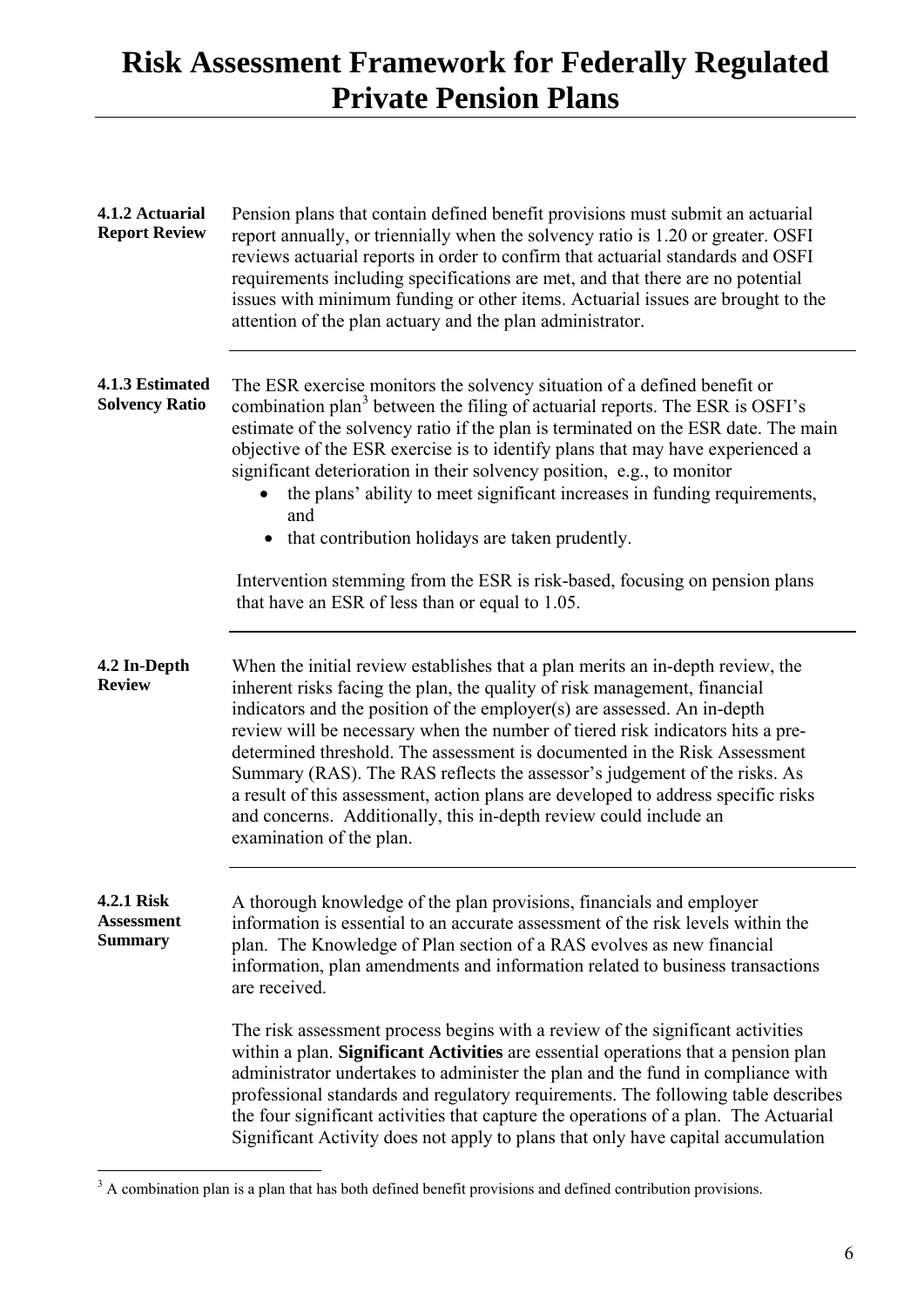accounts.

| <b>Significant Activity</b>               | <b>Description</b>                                                                                                                                                                                                                                       |
|-------------------------------------------|----------------------------------------------------------------------------------------------------------------------------------------------------------------------------------------------------------------------------------------------------------|
| <b>Administration</b>                     | Involves the general administration of the plan. It<br>includes items such as benefit calculations, benefit<br>payments, payment of expenses, regulatory filings,<br>record keeping, and collection and remittance of<br>contributions to the custodian. |
| <b>Communication to</b><br><b>Members</b> | Includes member communications such as website<br>management, notices, annual statements, and<br>member education.                                                                                                                                       |
| <b>Asset Management</b>                   | Focuses on managing the plan's fund,<br>asset/liability management, preparation of special<br>financial or risk management reports, and the<br>establishment of and adherence to a Statement of<br><b>Investment Policies and Procedures.</b>            |
| <b>Actuarial</b>                          | Involves actuarial valuation of the plan assets and<br>liabilities, as well as advice, analysis, testing and<br>special reports provided at the request of the<br>administrator.                                                                         |

Each significant activity gives rise to certain **inherent risks**, as a result of exposure to or uncertainty related to potential future events. The inherent risks of a plan are evaluated by considering the potential effects of an adverse impact on the pension assets, liabilities and/or the plan's ability to meet minimum funding requirements. The assessment of inherent risk is made without considering the impact of risk mitigation through the plan's risk management processes and controls. The inherent risk profile of the significant activities of a plan with defined benefit provisions may be very different from the profile of a plan with capital accumulation accounts. The following table describes each inherent risk:

| <b>Inherent Risk</b> | <b>Description</b>                                               |
|----------------------|------------------------------------------------------------------|
| <b>Investment</b>    | Applies to the plan fund only. This inherent risk takes          |
|                      | into account the following risks:                                |
|                      | Credit: The risk that a counterparty to a plan asset will        |
|                      | not pay an amount due as called for in the original              |
|                      | agreement, and may eventually default on an obligation.          |
|                      | Market: Arises from changes in market rates or prices.           |
|                      | Exposure to this risk can result from activity in markets        |
|                      | such as fixed income (due to changes in interest rates),         |
|                      | equity, commodity and real estate. Depending on the              |
|                      | investment, there may also be exposure to currency risk.         |
|                      | <b>Liquidity:</b> Arises from the plan's inability to obtain the |
|                      | necessary funds required to meet its pension obligations         |
|                      | as they come due without incurring unacceptable losses.          |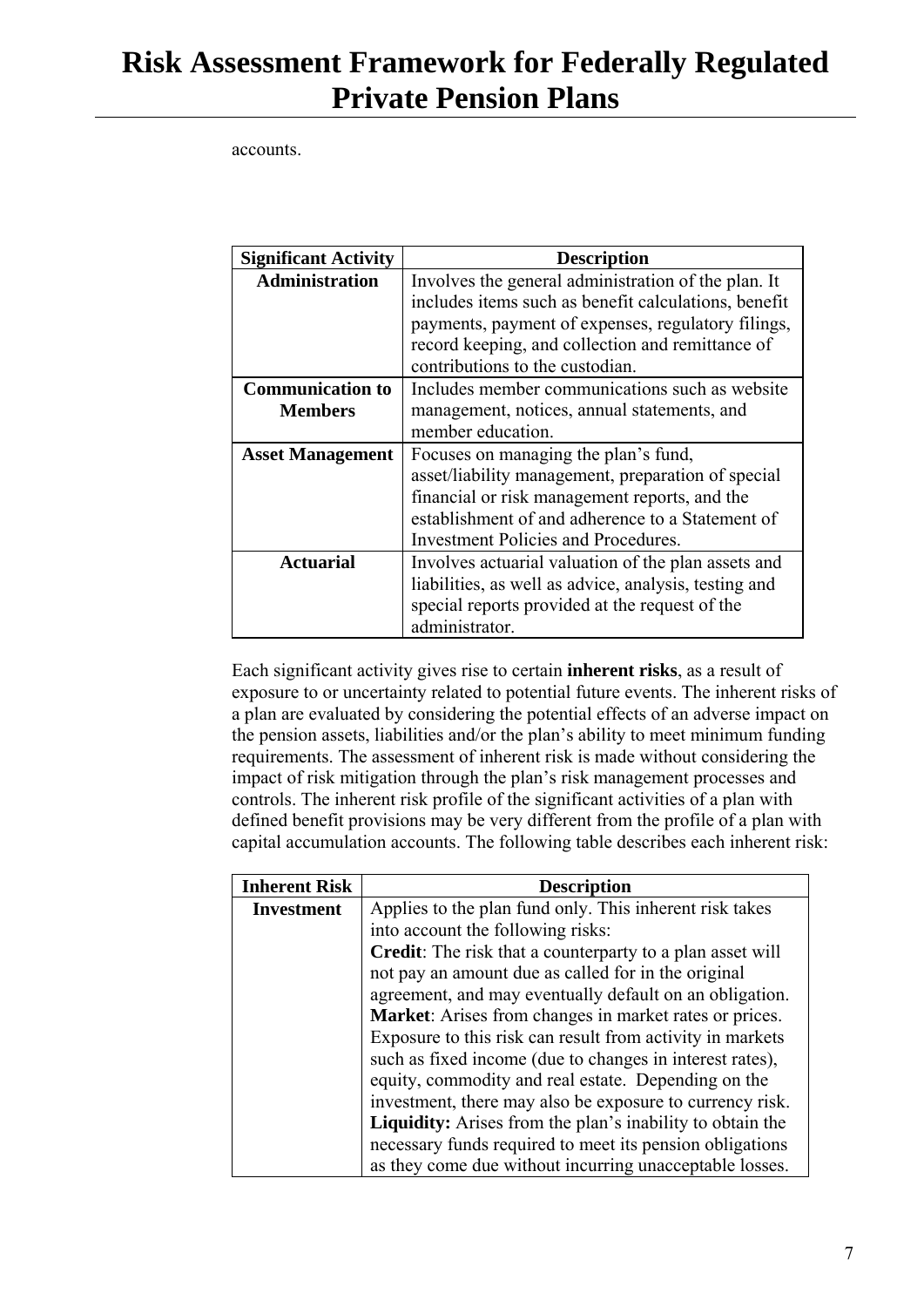| <b>Pension/</b>    | The risk that the methods and assumptions used to             |
|--------------------|---------------------------------------------------------------|
| <b>Valuation</b>   | estimate the value of plan assets and liabilities will result |
|                    | in values that differ from experience. This risk may          |
|                    | increase with a complex benefit design and inappropriate      |
|                    | assumptions.                                                  |
| <b>Operational</b> | The risk of: deficiencies or breakdowns in internal           |
|                    | controls or processes, technological failures, human          |
|                    | errors, fraud, and natural catastrophes. Exposure to this     |
|                    | risk can increase with a complex organizational structure.    |
| Legal and          | The risk that a plan may not be administered in               |
| <b>Regulatory</b>  | compliance with the rules, regulations, best practices, or    |
|                    | fiduciary standards imposed on the plan in any                |
|                    | jurisdiction in which the plan operates.                      |
| <b>Strategic</b>   | The risk that arises from a plan's difficulty or inability to |
|                    | implement appropriate policies or strategies required to      |
|                    | address problems or challenges that may arise in the          |
|                    | pension plan due to its design or structure.                  |

Mitigation of these risks is assessed through an analysis of the risk management function within the plan. Key aspects of the quality of risk management include controls and oversight. The Controls and Oversight in place should be appropriate for the level of inherent risk. The higher the level of Inherent Risk, the more the Controls and Oversight should be robust.

- The **Controls** function involves ensuring the appropriate processes are in place to:
	- support a plan administrator to effectively carry out its activities/responsibilities;
	- mitigate the plan's inherent risks;
	- plan, direct and control the day-to-day operations of a plan;
	- properly inform management of their responsibility for planning and directing activities of the plan;
	- support general operations; and,
	- help to achieve the strategic direction defined by the Board of Trustees/ Directors (the Board) or Pension Committee.
- The **Oversight** function provides stewardship and independent oversight for the plan. This includes the following:
	- ensuring management is qualified and competent;
	- reviewing and approving organizational and procedural controls and ensuring that these controls are working as intended;
	- ensuring that accountabilities are clear and understood;
	- ensuring that risks are identified and assessed in a timely manner;
	- ensuring that the development of policies and strategies receives appropriate consideration; and
	- ensuring that there is adequate performance reporting and review.

The Oversight function is generally performed by the Board of Directors, the Board of Trustees or by a Pension Committee.

The **Net Risk** associated with each significant activity is based on an assessment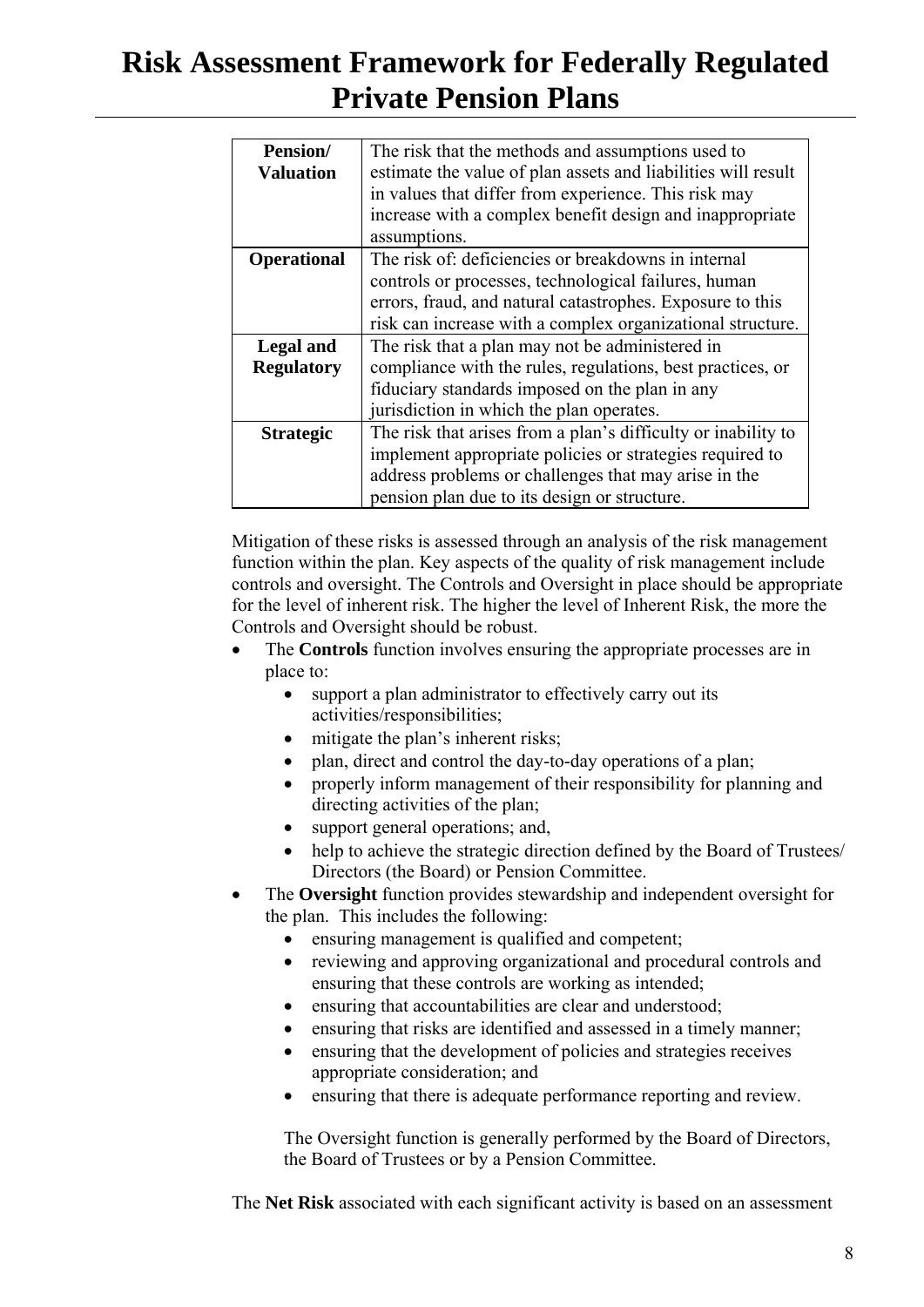of how effectively the inherent risks are mitigated by the quality of risk management. The **Overall Net Risk** is an indication of the aggregate residual risk of the significant activities, taking into account whether risk mitigants implemented by the administrator are sufficient based on the overall level of inherent risk.

In addition to the Overall Net Risk, there are three key ratings that are used to assess the Composite Risk Rating:

- The **Solvency** rating represents the risk to member benefits if the plan were to terminate immediately. **Solvency** is not rated for plans that only provide capital accumulation accounts. For defined benefit or combination plans, the factors that are considered when rating **Solvency** include the solvency ratio based on the market value of plan assets and any current or future estimated solvency ratios provided by the plan administrator or calculated by OSFI.
- The **Ongoing Performance** rating reflects the safety of members' benefits based on a long term horizon. For plans with defined benefit provisions, it represents an estimate of the viability of the plan assuming it continues and funding requirements continue to be met. The ongoing performance rating may take into account items such as the funding ratios, trends and investment performance. For plans that provide capital accumulation accounts only, the Ongoing Performance rating focuses on the investment performance of the fund and its possible impact on members' benefits.
- The **Funding** rating addresses the plan's access to future or increased funding from the employer(s). This rating is forward looking, assessing the ability of the plan to meet minimum funding requirements over the short and long term. Factors that influence the rating include the credit ratings and financial performance of the employer(s), the outlook of the employer's industry, and the funding structure of the plan. For Negotiated Contribution (NC) plans, this rating is also used to assess the adequacy of negotiated contributions. Instances where this may be a concern will have a heavy impact on the final risk rating of the plan. It is important to stress that OSFI is focusing on the ability of the employer(s) to meet future funding requirements.

The **Composite Risk Rating** (CRR) is an assessment of the overall safety and soundness of the pension plan and the risk that the rights and interests of members may not be met.

The CRR takes into account the Overall Net Risk, Solvency (for plans with defined benefit provisions), Ongoing Performance and Funding ratings. The weighting given to each of these ratings will depend on the level of risk they represent. The CRR will be steered by those factors which represent a greater threat to the loss to members' promised benefits. OSFI considers these ratings to be a measure of the risk of a material failure of the pension plan to deliver promised benefits or fulfill its responsibilities to plan members.

The **Direction of risk** represents the expected trend in the Composite Risk Rating, taking into consideration whether there are significant issues that may not have been resolved or are likely to arise.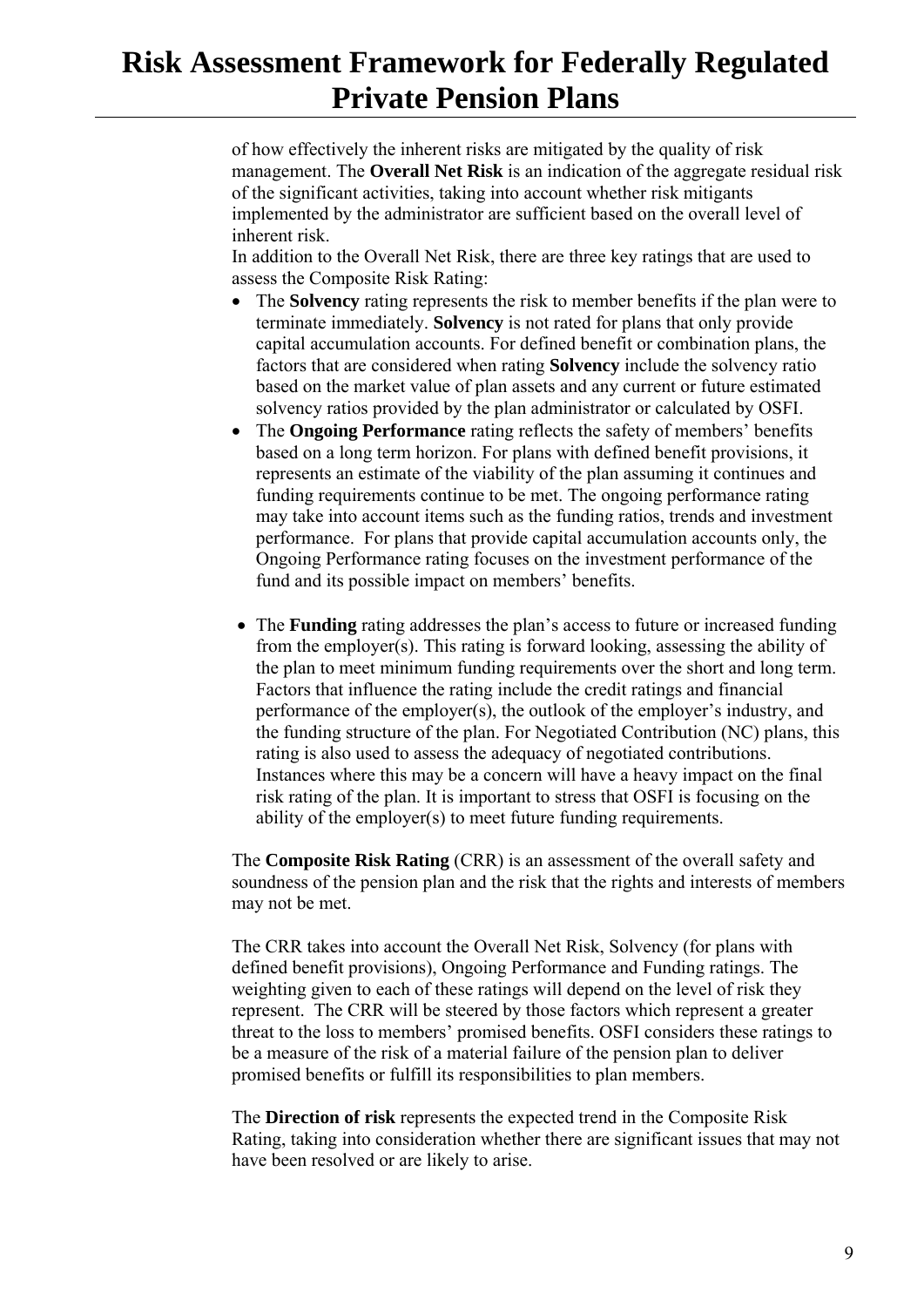Plans that do not require a RAS are assumed to have a Moderate and Stable CRR. The CRR of a plan provides an indication of the intervention level OSFI will consider implementing.

#### <span id="page-9-0"></span>**4.2.2 Risk Matrix** The Risk Matrix (below), summarizes the Overall Net Risk, as well as the Solvency, Ongoing Performance and Funding ratings used to determine the CRR.

|                                           | <b>Inherent Risks</b> |                      |             |                                |           | <b>Quality of Risk</b><br><b>Management</b> |                         |                           |
|-------------------------------------------|-----------------------|----------------------|-------------|--------------------------------|-----------|---------------------------------------------|-------------------------|---------------------------|
| <b>Significant</b><br><b>Activities</b>   | Investment            | Valuation<br>Pension | Operational | Regulatory<br><b>Legal</b> and | Strategic | Controls                                    | Dversight               | <b>Net</b><br><b>Risk</b> |
| <b>Actuarial</b>                          |                       |                      |             |                                |           |                                             |                         |                           |
| <b>Administration</b>                     |                       |                      |             |                                |           |                                             |                         |                           |
| <b>Asset</b><br><b>Management</b>         |                       |                      |             |                                |           |                                             |                         |                           |
| <b>Communication to</b><br><b>Members</b> |                       |                      |             |                                |           |                                             |                         |                           |
|                                           |                       |                      |             |                                |           |                                             | <b>Overall Net Risk</b> |                           |

| <b>Solvency</b> |                     | <b>Ongoing<br/>Performance</b> |  | <b>Funding</b> |  |
|-----------------|---------------------|--------------------------------|--|----------------|--|
|                 |                     |                                |  |                |  |
|                 | $\mathbf{CRR}\cdot$ |                                |  |                |  |

<span id="page-9-1"></span>

| 4.2.3 |                    |
|-------|--------------------|
|       | <b>Examination</b> |

 $\overline{\textbf{n}}$ Examinations are a tool that is used to assess the quality of controls and oversight, enhance the assessment of the financial situation of an employer and quality of the administration of a plan. The controls and oversight in place are not always known prior to an examination. The higher the level of inherent risks, the more controls OSFI would expect to be in place.

Examinations may involve a desk review of information provided by the plan administrator or an on-site examination where OSFI visits the administrator's premises. These examinations provide OSFI with an understanding of the plan administrator's commitment to the proper administration of the plan. On-site examinations further provide the opportunity to meet the individuals involved in plan administration, thereby improving communications between these administrators and OSFI.

### <span id="page-9-2"></span>**4.3 OSFI OSFI's supervisory activities or interventions may include:**

**Direction:**

• performing an in-depth review of an actuarial report,